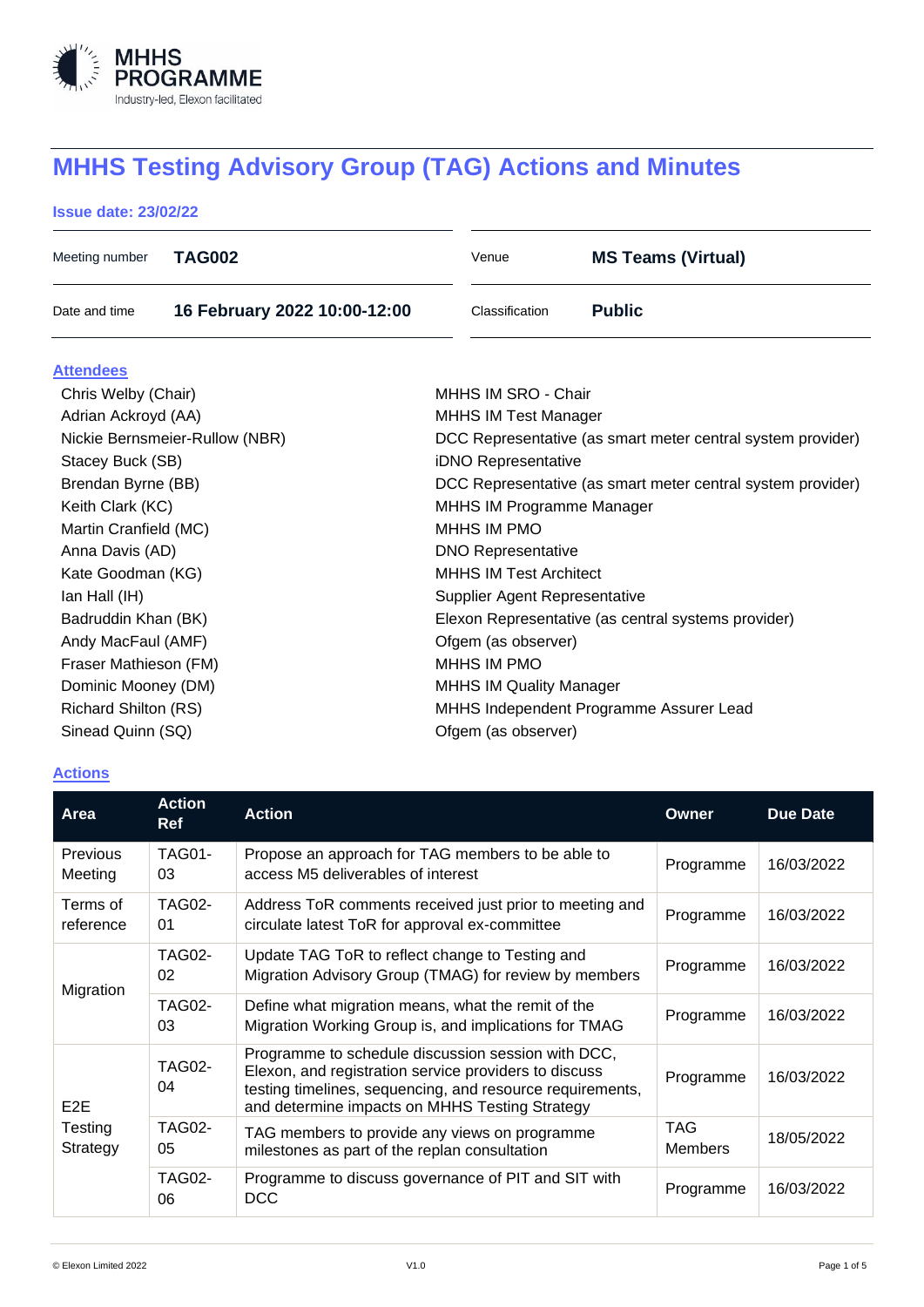|                       | <b>TAG02-</b><br>07 | TAG members to provide any comments on the prosed<br>test phases and stages no later than close of business 25<br>February 2022 | <b>TAG</b><br><b>Members</b> | 25/02/2022 |
|-----------------------|---------------------|---------------------------------------------------------------------------------------------------------------------------------|------------------------------|------------|
| Test Data<br>Strategy | <b>TAG02-</b><br>08 | Schedule Data Working Group for 03 March 2022 and<br>seek members via programme channels                                        | Programme                    | 03/03/2022 |

# **Minutes**

## **1. Welcome and introductions**

The Chair welcomed attendees to the second Testing and Advisory Group (TAG). The Chair welcomed the Independent Programme Assurer (IPA) to their first meeting.

# **2. 2a Minutes and actions review**

The Chair requested comments on the minutes of TAG 01 held 19 January 2022. No comments were received, and the minutes were approved.

## **DECISION: The Minutes of TAG Meeting 01 were approved with no amendments**

The group reviewed the outstanding actions, as per the slides. It was agreed TAG01-03 will remain open until next TAG meeting to ensure the approach proposed was suitable.

# **2b Relevant content highlights**

CW highlighted key programme documents available to meeting participants as per the slide.

BB queried whether documents were available via the portal. KG replied that only design documents are available at present and that attendees should request access via the PMO [\(pmo@mhhsprogramme.co.uk\)](mailto:pmo@mhhsprogramme.co.uk) to see these. Portal content will develop as the programme progresses.

# **3. TAG Terms of Reference sign off**

AA provided an update on the TAG's proposed Terms of Reference (ToR), highlighting that further comments had been received shortly before the meeting which will require review before sign-off. The Chair stated that the programme would take this offline and approve ex-committee.

# **ACTION: TAG02-01 – Address ToR comments received just prior to meeting and circulate latest ToR for approval ex-committee**

## **4. Migration Update**

The Chair highlighted a proposal taken to the Programme Steering Group (PSG) regarding migration activities as per the meeting papers and advised these had been approved by PSG in principle, with a proposal for membership to be discussed by the TAG. The result of the approval is that TAG will now become the Testing and Migration Advisory Group (TMAG), and the group's Terms of Reference ToR will be updated accordingly.

# **ACTION: TAG02-02 – Update TAG ToR to reflect change to Testing and Migration Advisory Group (TMAG) for review by members**

Several attendees noted the skills required for testing and migration activities may vary. The Chair discussed how participants could manage expertise requirements as per the meeting papers. In particular, attendees could provide alternates subject to the relevant expertise required. Participants would arrange this individually and submit a request for an alternate's attendance to the Chair for approval. Where necessary, participants may request more than one attendee if required, although this should be by exception. The Chair noted that where there are multiple attendees, voting rights would fall to the nominated rep.

BK highlighted differences in the skillsets required to discuss migration deliverables and testing deliverable. The Chair explained a Migration Working Group (MWG) will be constituted under TAG, where migration discussions will take place and there will be channels to feed discussion up. MWG Attendees will also be able to request attendance at TAG for specific topics.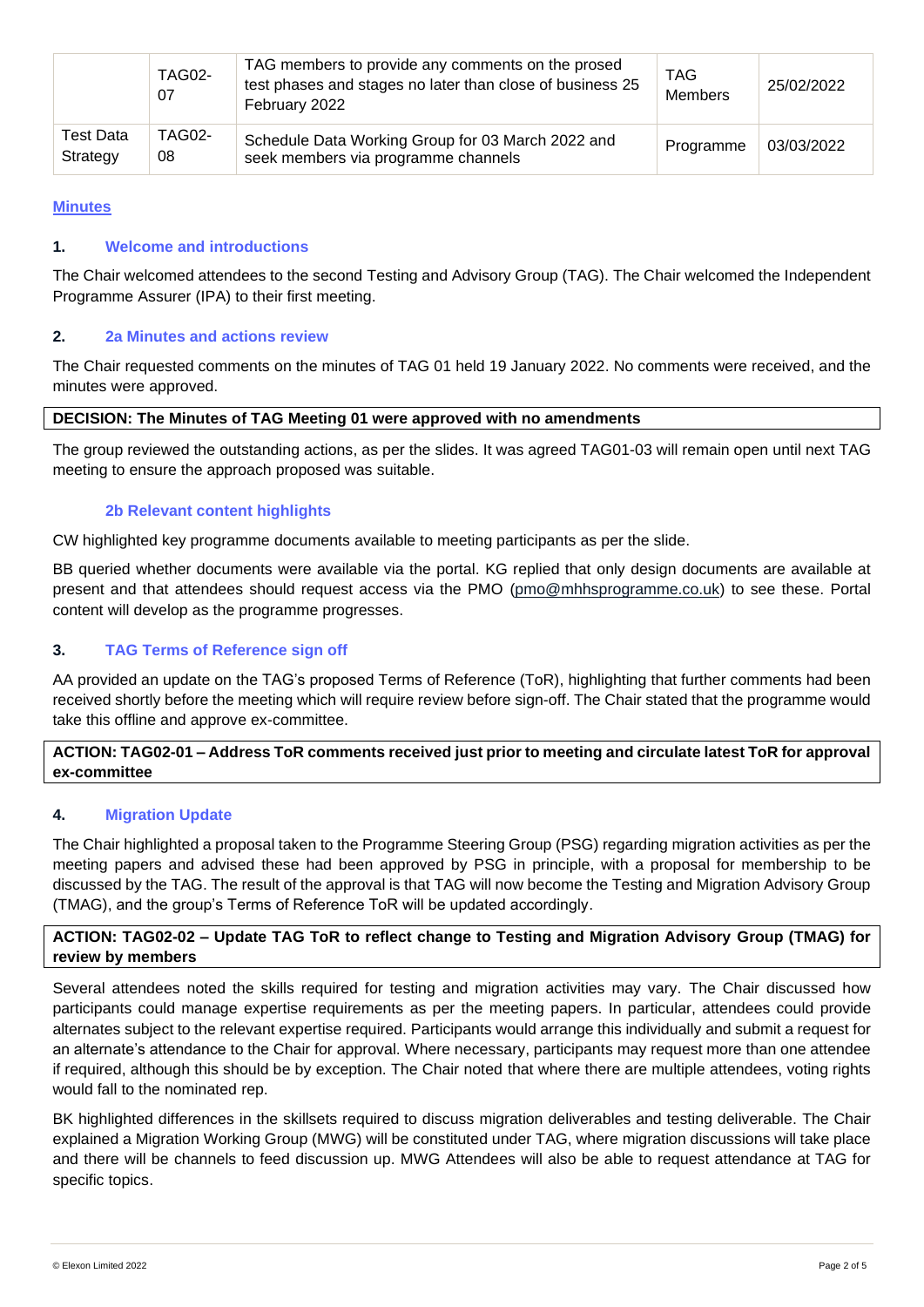The Chair clarified that working groups under TAG will not require nominations or elections, as attendees will be subject matter experts rather than constituency reps. The Chair also clarified organisations may choose to send multiple attendees to working groups for technically focussed discussions.

BB queried what the Programme means by migration in this context and whether this included transitional arrangements. KG replied it will include transition cutover arrangements, parallel running of old and new systems, and potentially postmigration arrangements also.

NB queried whether this remit was too large, noting migration usually involves the movement and alignment of data only, but in this context would involve transition also and wished to ensure the remit of migration activities under the TAG was sufficiently clear. KG responded the term migration is being used generally, but the group may decide to augment this to be more descriptive, noting that Ofgem's timetable details the transition overall, of which migration is an individual milestone.

# **ACTION: TAG02-03 – Define what migration means, what the remit of the Migration Working Group is, and implications for TAG**

KG advised the Programme is seeking to publish the testing strategy by M5 and produce a migration strategy by the end of July 2022.

# **5. E2E Testing Strategy**

KG provided an overview of the draft end-to-end testing strategy, explaining this had incorporated lessons learned from Faster Switching Programme (FSP) and the Smart Metering Implementation Programme (SMIP). KG highlighted proposed changes to the Ofgem transition timetable and stated the overall approach to testing is to set the high-level strategy now and as understanding of the design grows, define the detailed plan for what needs testing and when. This is in line with the MHHS Programme's 'design-led' principle.

KG provided an overview of the testing scope with reference to the Target Operating Model (TOM). The scope includes all new data services from smart, non-smart, advanced, and unmetered interfaces with the registration service, to Elexon central systems under Project Helix, and other metering service. KG highlighted this will require a smart DCC test service to enable meter readings. Elements out of scope include testing of the Load Shaping Service (LSS) and Market-wide Data Service (MDS), although the interfaces with these services will be tested.

NB asked whether there is a central plan from which the testing strategy is mapped, to ensure aspects of the strategy did not omit any specifics that emanate directly from design. KG replied that the strategy seeks to identify the individual stages and items required during testing and is not dependent on the detail of the design. KG went on to say that once the strategy is finalised, an approach and plan will be created for each of the major stages of testing, defining what happens at each stage and the boundaries. A migration strategy will follow, once more information on the design is available.

# **Transition Timetable**

KG presented an extract from Ofgem's transition timetable, highlighting testing aspects. The group's attention was drawn to testing phases TE2/TE3/TE4, which test Elexon systems, systems integration, and system proving. These testing phases will include registration testing, comms networks testing, etc. and will take place between a small number of volunteer suppliers and data service agents. Broadly, the systems integration phase will test all market integration systems and suppler/service provider interfaces, to prove of end-to-end efficacy. The systems proving phase will test the whole end-to-end eco-system. There will also be a testing sandbox for suppliers and agents to carry out all testing they wish. It was noted that a supplier will need to pass qualification first to access the sandbox. IH queried the enduring arrangements for qualification testing. KG responded that qualification testing for the Programme will be enduring, and the Chair stated Elexon will operate the process post migration. The Chair commented there is a need to define how pre/post migration qualifications will operate, and this will be worked on later in programme. KG added that qualification testing is where most suppliers and agents will be required to test.

BK highlighted Elexon are seeking to commence integration testing in July 2022. KG acknowledged there may be a need to meet with DCC and registration systems providers to understand timelines are and how testing meshes. This would also require resources from within the Programme and input from the Data Integration Platform (DIP) provider, the event driven architecture that will be the backbone of all communications.

**ACTION: TAG02-04 – Programme to schedule discussion session with DCC, Elexon, and registration service providers to discuss testing timelines, sequencing, and resource requirements, and determine impacts on MHHS Testing Strategy**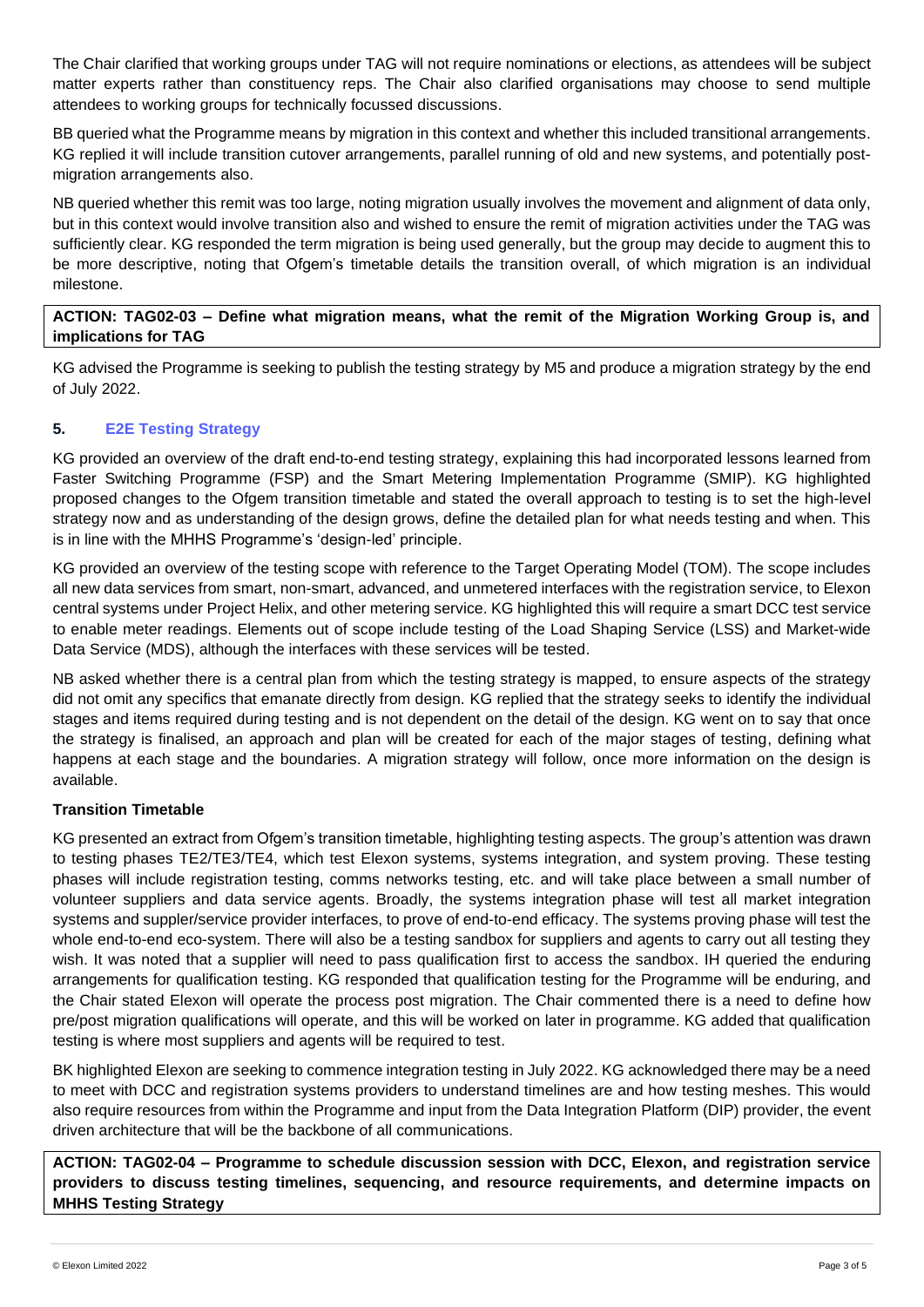BK commented bringing non-function testing forward. KG replied that non-functional testing will happen at every stage of testing, as will regression testing, and parties will be expected to provide evidence of testing within individual environments throughout the Programme. BK agreed with this and stated this aligns with Elexon's strategy.

BK queried what level of support will be provided post T5 (registration service testing). KG replied this is something the strategy will identify and whilst it will not provide timings, it will set out the expected actions (e.g. pre-integration testing) and expectation that Elexon will provide a test system. KG highlighted the strategy will set expectations of which environments will be needed in which test stages and the testing plan will provide detailed timings. BK advised there are budgeting implications involved and a need to understand key dates. BK has an April deadline for budgeting, which aligns well with the E2E Testing & Integration Strategy being finalised in April.

## **Lessons Learned from FSP and SMIP**

The group discussed the detailed lessons learned from FSP and SMIP testing, and KG agreed to include the key points as part of the testing strategy and plan as far as possible. The key points are summarised in the table below:

| <b>Key Point</b>                                                                                            | <b>Summary</b>                                                                                                                                                                                                                                                                     |
|-------------------------------------------------------------------------------------------------------------|------------------------------------------------------------------------------------------------------------------------------------------------------------------------------------------------------------------------------------------------------------------------------------|
| 'Shift-left'                                                                                                | Seeking to bring testing stages forwards in time, where possible                                                                                                                                                                                                                   |
| Non-functional testing                                                                                      | Ensuring robust non-functional testing, particularly regarding interfaces                                                                                                                                                                                                          |
| Use of real MPANs                                                                                           | Enabling use of real-world data in testing to provide maximum ecological validity and<br>identify issues that may not be apparent when dummy data is used, subject to data<br>protection compliance; and, deciding early-on about use of real data                                 |
| Negative testing                                                                                            | Ensuring that sufficient negative testing is included in phases such as SIT (FSP had<br>mainly happy-path testing)                                                                                                                                                                 |
| Development of scenarios<br>specific to each testing<br>stage                                               | Providing scenarios as close to real world as possible for E2E testing and ensuring that<br>tests are designed specifically for each stage and not re-used across several different<br>stages                                                                                      |
| "Float"<br>time<br>between<br>completion of one test stage<br>and start of next                             | Ensuring test phases are not 'bunched' in a way that means there is not time to resolve<br>issues from one before the next commences and avoiding moving "left-over" tests into<br>later (and inappropriate) test stages                                                           |
| Ease<br>of<br>of<br>use<br>test<br>tools<br>by<br>management<br>Programme<br>Participants<br>(PPs)          | Finding balance of capability and complexity in test management tools, striving to make<br>interface simple, to explain well, building pre-existing queries to be used for MI and<br>supporting ease of use for parties                                                            |
| coordination<br>Central<br>of<br>testing                                                                    | Robust and constructive central coordination of testing to support continuity of testing<br>and adherence to timetable, noting this is something that worked well in the FSP                                                                                                       |
| Test<br>tools<br>enabling<br>automation and wide pool of<br>data which PPs can choose<br>for in their tests | Being cognisant of the need for a wide pool of data for parties to choose from in testing,<br>to alleviate potential issues with limited data sets when testing commences and<br>ensuring that test tools do not preclude appropriate test automation as happened with<br>Jira/FSP |
| potential<br>Managing<br>governance conflicts                                                               | Ensuring the Programme is aware of and can manage any conflict between governance<br>arrangements (e.g. where the Smart Energy Code and Retail Energy Code conflict in a<br>matter relevant to testing), and being aware of wider industry release dates and systems               |

AD commented on shift left, noting thought is required on how this can be achieved and whether there will be flexibility to do this, given the boundaries within the existing plans. The Chair commented discussion at TAG could influence decisions on plans by responding to the consultation on the re-plan that will be undertaken once the detailed design is known. Parties will have other channels to provide views and comments, such as formal impact assessment, before the replan is finalised. The Chair encouraged any perceived issues with testing or any identified crunch-points to be made known to both TAG and through the replan consultation.

# **ACTION: TAG02-05 – TAG members to provide any views on programme milestones as part of the replan consultation**

## **Ofgem Plan & Proposal for Discussion**